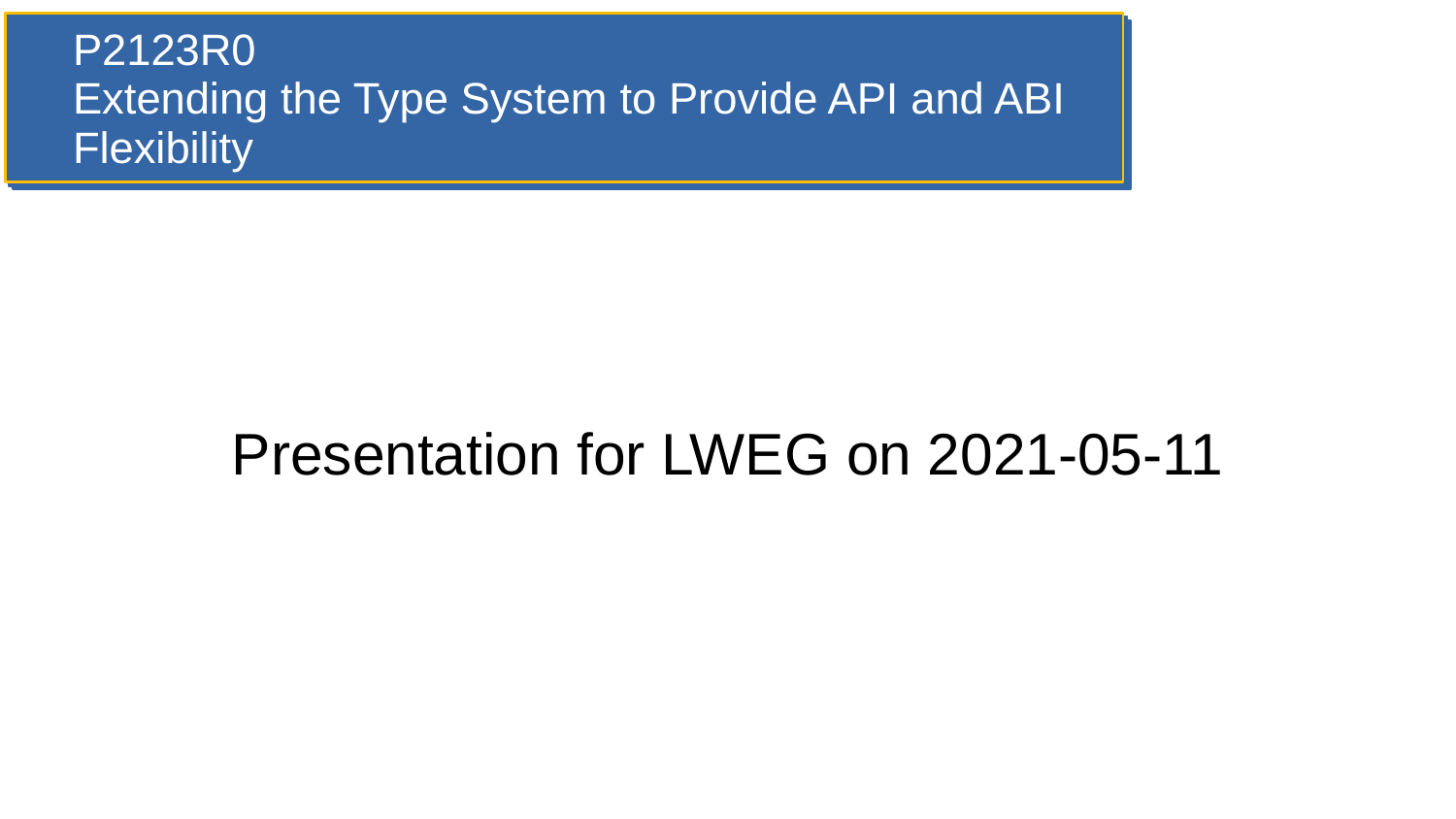## **Motivation**

- Our community wants the flexibility to change the implementation details and interfaces of types in order to realize performance benefits and otherwise enhance functionality.
- Our community also wants the interface stability necessary to compose software from compiled code created by multiple entities over long time spans.
- C++ does not currently provide the language-level tools necessary in order to express different points in this flexibility vs. stability space.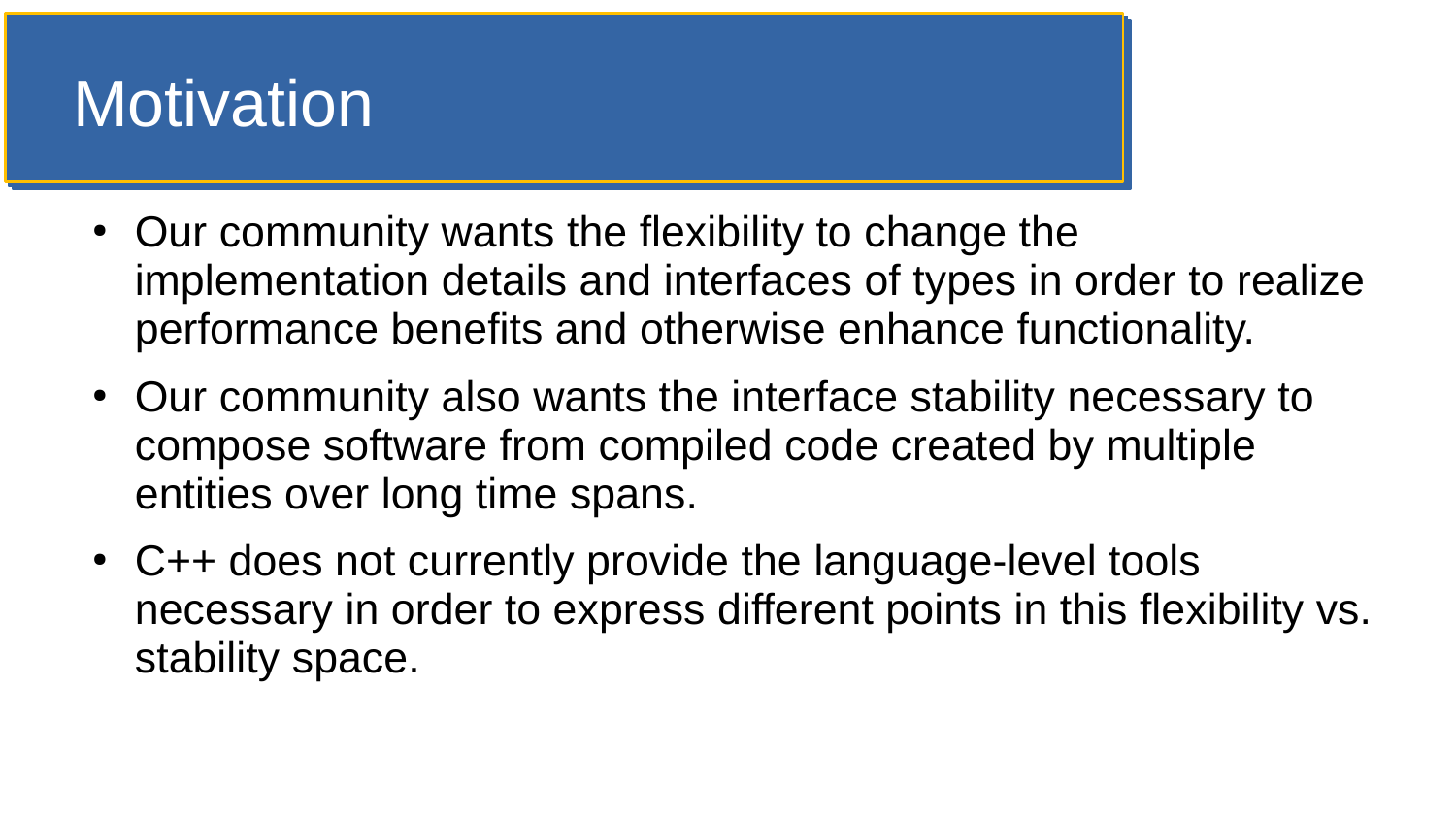# ABI

- In practice, ABIs are composed from different architecture/system-specified pieces, including:
	- The C ABI: structure layouts, calling conventions, TLS implementation details, and so on. Might only apply to extern "C" entities, but is often used for many C++ entities as well.
	- C++ name-mangling rules (i.e., how to encode the overload-identifying name of a function as a symbol name).
	- The representation of C++ primitives (e.g., member pointers).
	- The layout of aggregates that don't have direct C analogues (e.g., have base classes, virtual functions).
	- The layout of virtual-function tables, RTTI information, and other implementation-internal metadata.
	- The method used to implement exception handling.
- When discussing this issue, we sometimes end up discussing both:
	- The possibility of changing existing types in a way that is ABI-incompatible with existing implementations of those types.
	- The possibility of changing/extending the ABI itself in order to improve functionality.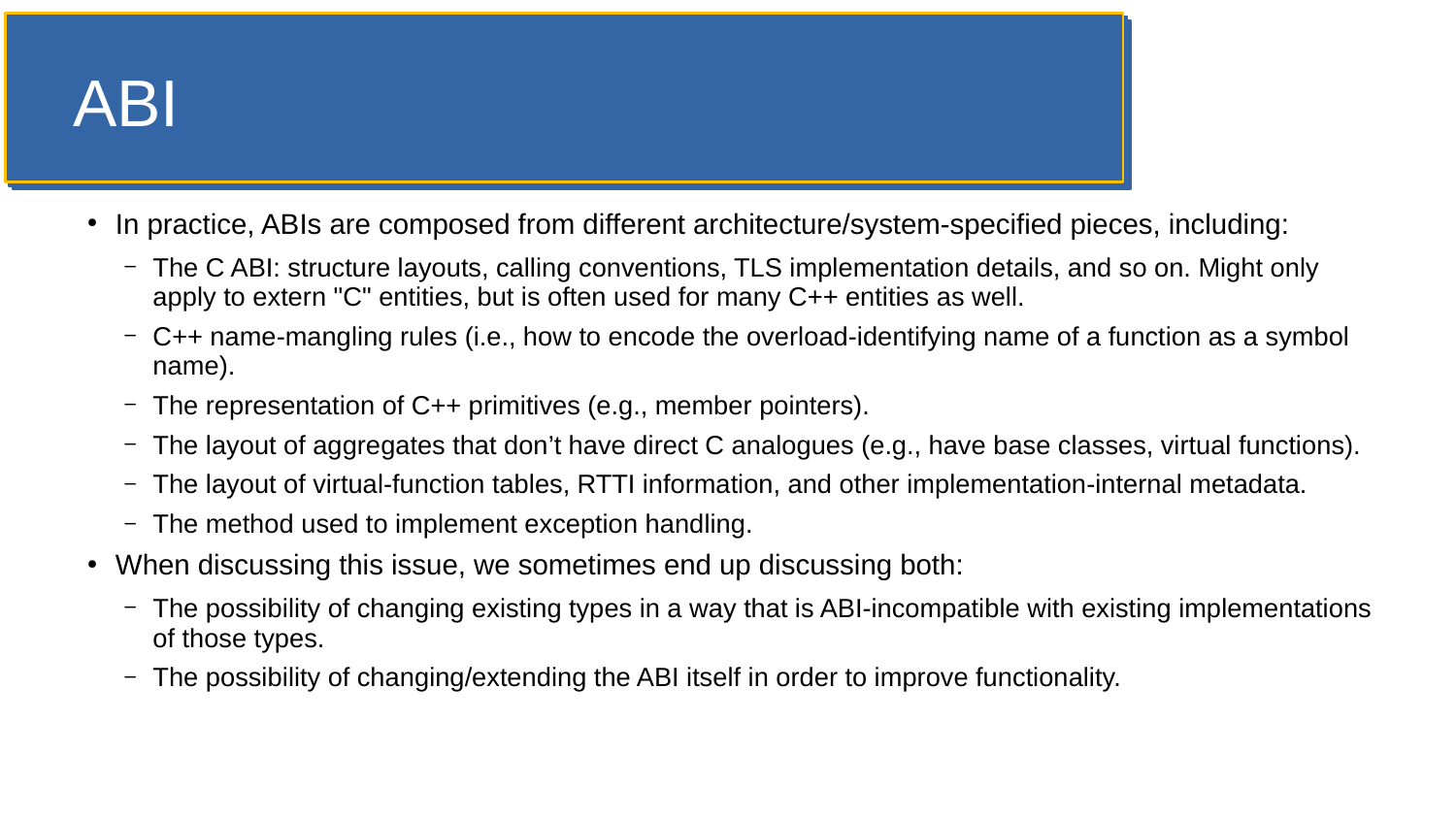#### ABI-Incompatible Changes

- What kinds of changes to a type are ABI-incompatible in this sense? These include:
	- Changing the size of the type, the layout of the type (e.g., the order of the members, alignment, adding [[no\_unique\_address]], modifying base classes, adding the first virtual function).
	- Changing the size or contents of the virtual-function table (e.g., changing the order in which virtual functions are defined, adding a new virtual function).
	- Changing the return type of a function.
- There are some ABI-changing modifications one might make to a class that are not necessarily ABI incompatible, such as changing the type of a function, because an implementation might use the "provide both the new and old symbol" technique to simultaneously serve both old and new clients.
- Changes to the ABI itself, such as changing the calling convention (e.g., how many registers are used for parameter passing, which register holds the this pointer), are also part of the conversation around ABI changes and might be something a facility for dealing with ABI changes wishes to address.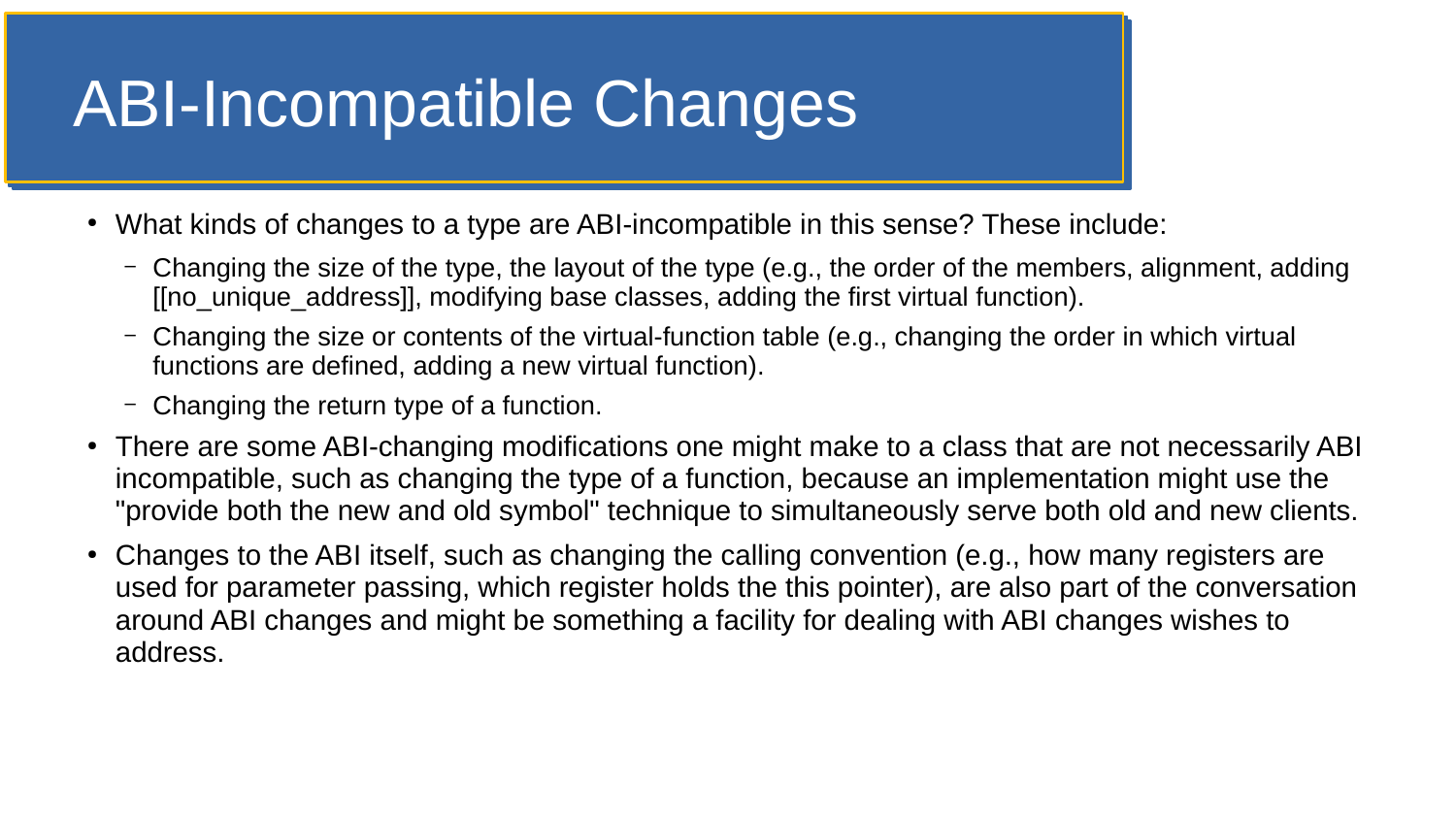#### On extern "C"

- It is also important to be clear about whether we intend only to allow different, ABI-incompatible types of the same name to exist in the same program, which is currently often impossible because of inline-linkage definitions and other shared data (e.g., virtual-function tables), or whether we intend to allow for some translation unit to use both of these types simultaneously.
- It has been suggested that we need to only handle the former case and not the latter. While this may be a helpful step in the right direction, it is not clearly sufficient because this restricts us to a programming model where different parts of the application must use "C" interfaces to communicate across ABI boundaries, including using "C" types to marshal all data across these boundaries (instead of using the C++ types directly).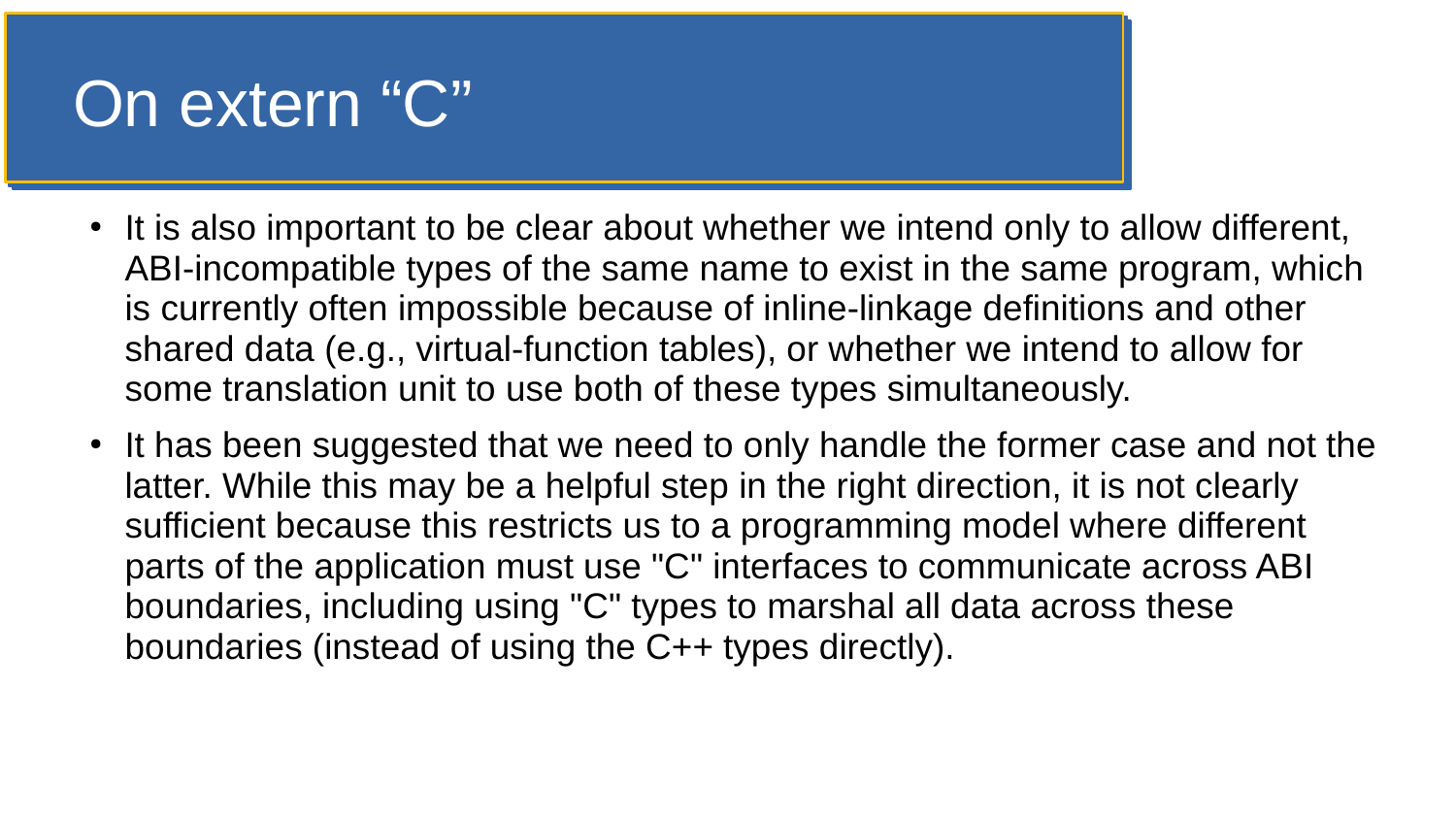### On Costs

- Dealing with multiple implementations of library types nearly always imposes some kind of cost. Language-level facilities in this space may, and likely should, provide the programmer with a way to incur / trade off these costs in a way that makes sense for each particular application. A programmer might trade off the costs of:
	- Indirection (i.e., performance overhead associated with dynamically-resolved abstraction)
	- Specialization (i.e., overheads associated with generating multiple specializatons)
	- Copying (i.e., the overheads associated with explicitly transitioning between data structures by copying data between one and the other)
	- Technical debt (i.e., only using older types in the application, thus preventing the use of newer features)
	- Ecosystem isolation (i.e., only using the newest types, perhaps preventing integration with other libraries and services)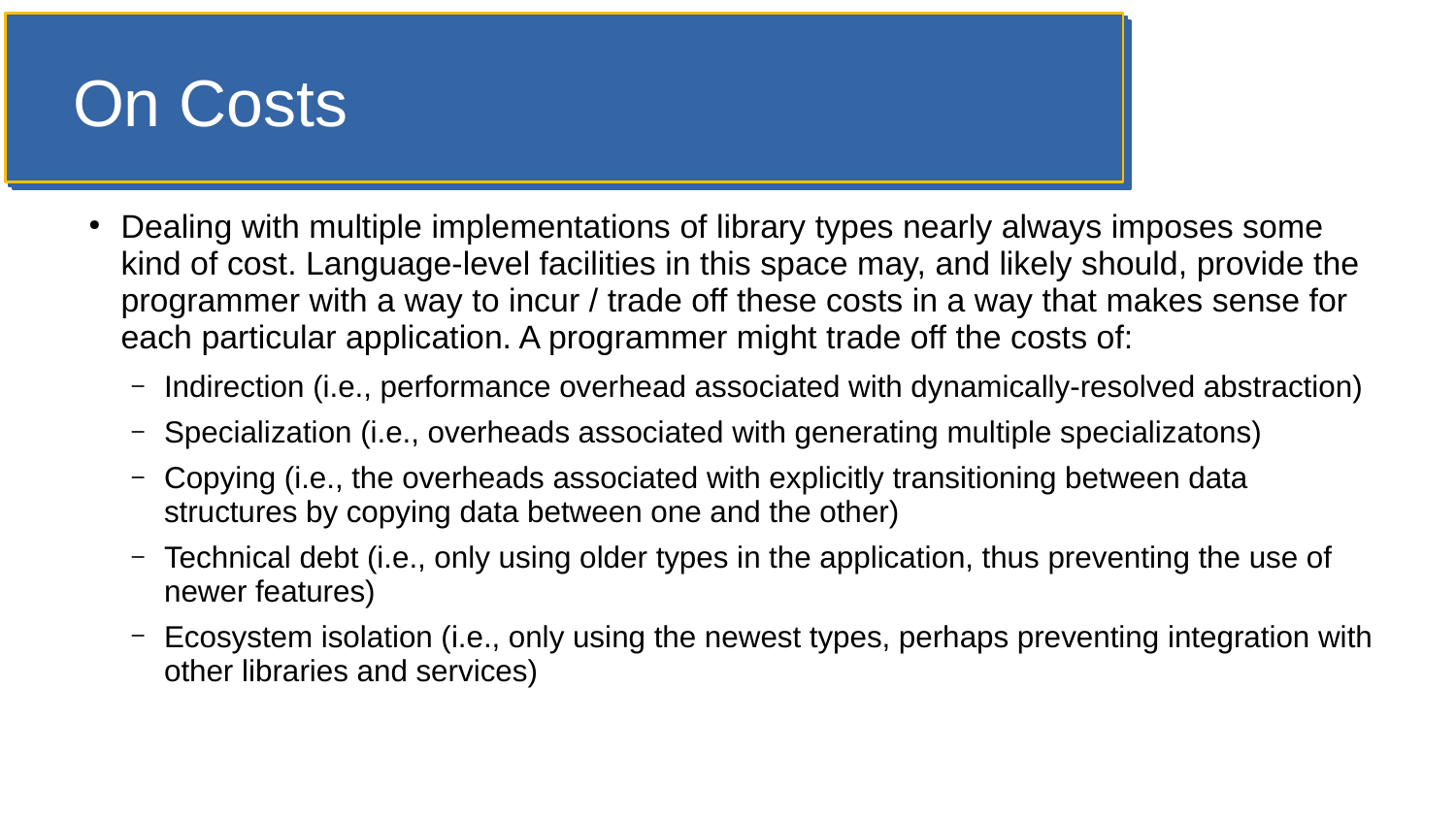#### Some Past Experience

- Some C++ standard-library implementations, such as libc++: inline namespaces: std::vector is really std:: 1::vector
	- Can provide unique symbol names when using types from different (inline) namespaces.
	- The inline namespace technique is not viral: it affects only direct uses of the standard-library types. User types that use standard-library types are not automatically tied to the same versioning scheme, and so, the inline namespace technique does not help user-defined types in the same way.
	- On some systems, it doesn't even help standard-library types if they're used only as return types.
	- It's not clear how we might use this technique to manage ABI transitions directly.
		- Overload sets:
			- void foo(std::cxx20::vector<int> &x);
			- // Is this needed or ambiguous with the definition above?
			- void foo(std::cxx23::vector<int> &x);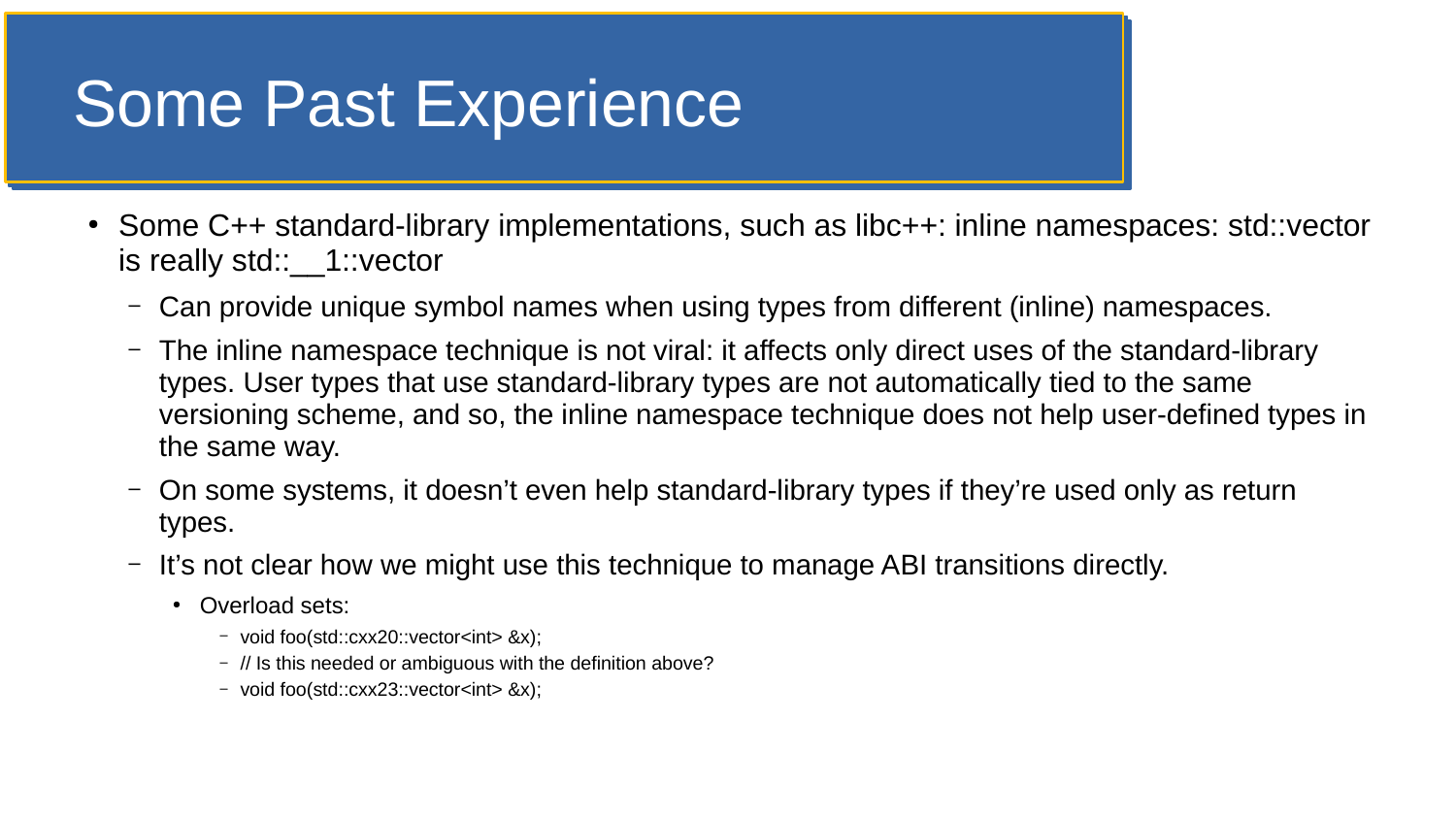#### Some Past Experience

- GCC: viral "ABI tags", used for the C++11 std::string transition.
- These tags affect the mangling, but also affect the mangling of types that use the tagged types.
	- Unclear what should happen if multiple tags are used.
	- Care is required that forward-declared types are properly annotated.
	- May also need to tag inline-linkage entities based everything used in their definitions, not just those types that appear on the interface.
	- Does not address the problem of allowing the user to name both types in the same translation unit.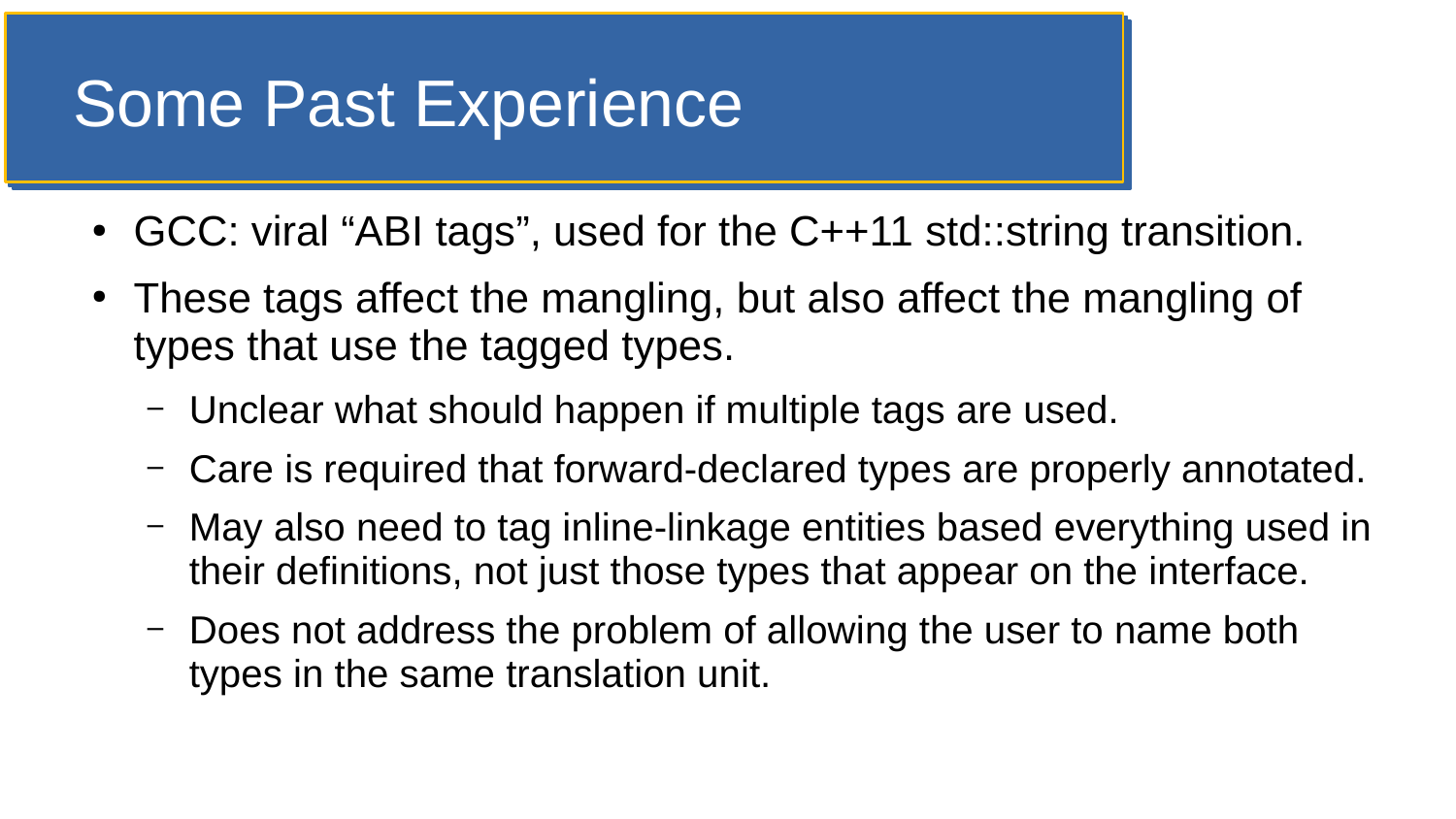### Just Recompile!

- Not all users can recompile the "world". Most can't.
- Some users can recompile their code as desired, but depend on system libraries and/or system interfaces provided only using some older ABI.
- Some users can recompile their code but depend on third-party libraries that they cannot recompile.
- Some users can recompile their code, but their code is a plugin to a third-party application with a fixed ABI.
- Some users can recompile their code, but their code must load plugins that use the older ABI.
- Some users can recompile their code, but doing so along with a language-version upgrade is a slow, expensive process if it must happen synchronously across the entire organization.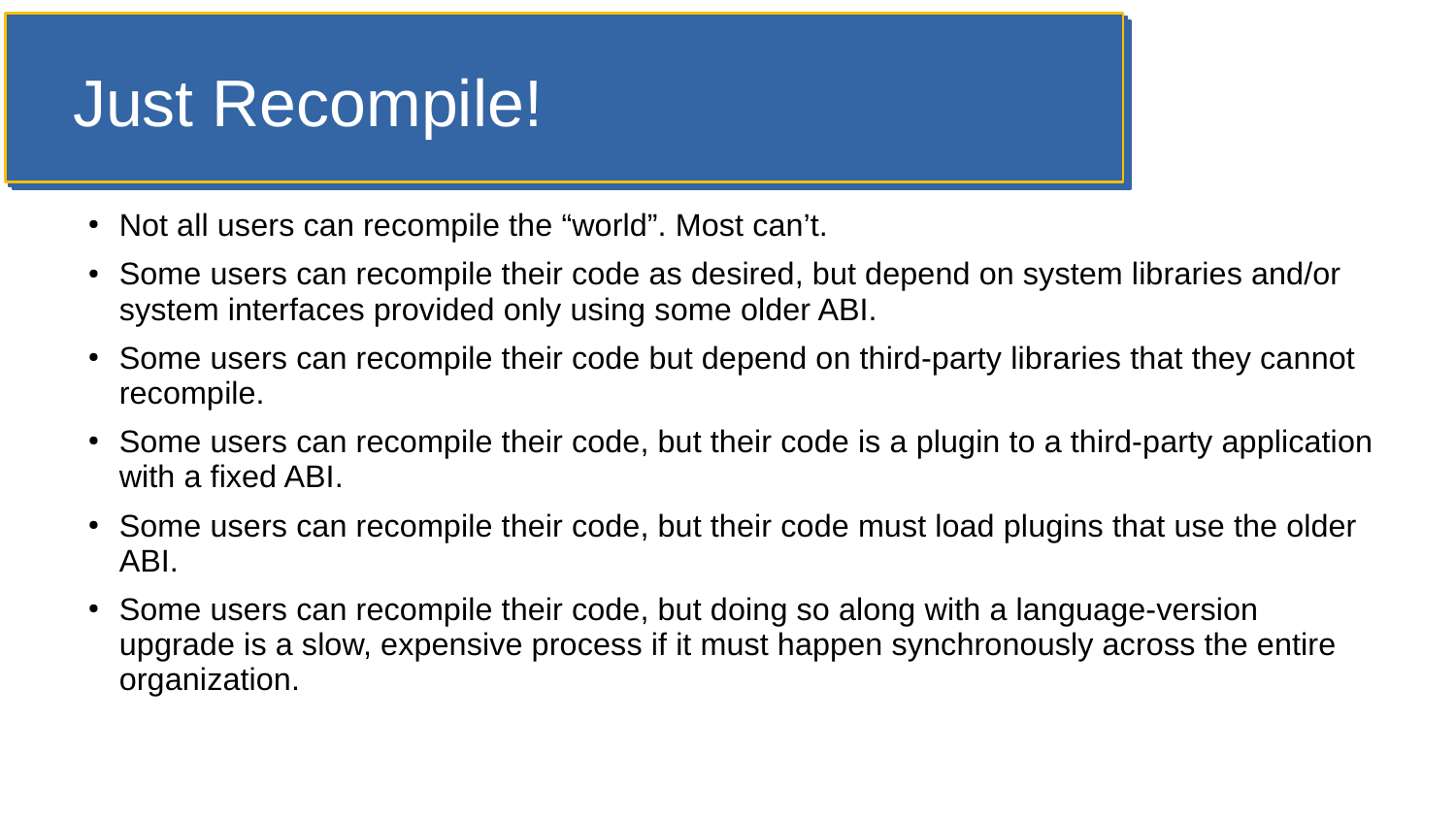#### Does It Help With...

- std::regex? Maybe. Do you just want to improve the algorithms or also change the semantics?
- std::unordered map? Same. For loosening iteratorstability guarantees? No. For improving the implementation in other ways? Yes.
- std::unique ptr? Probably. Actually realizing the benefits also requires other changes, however (see the paper).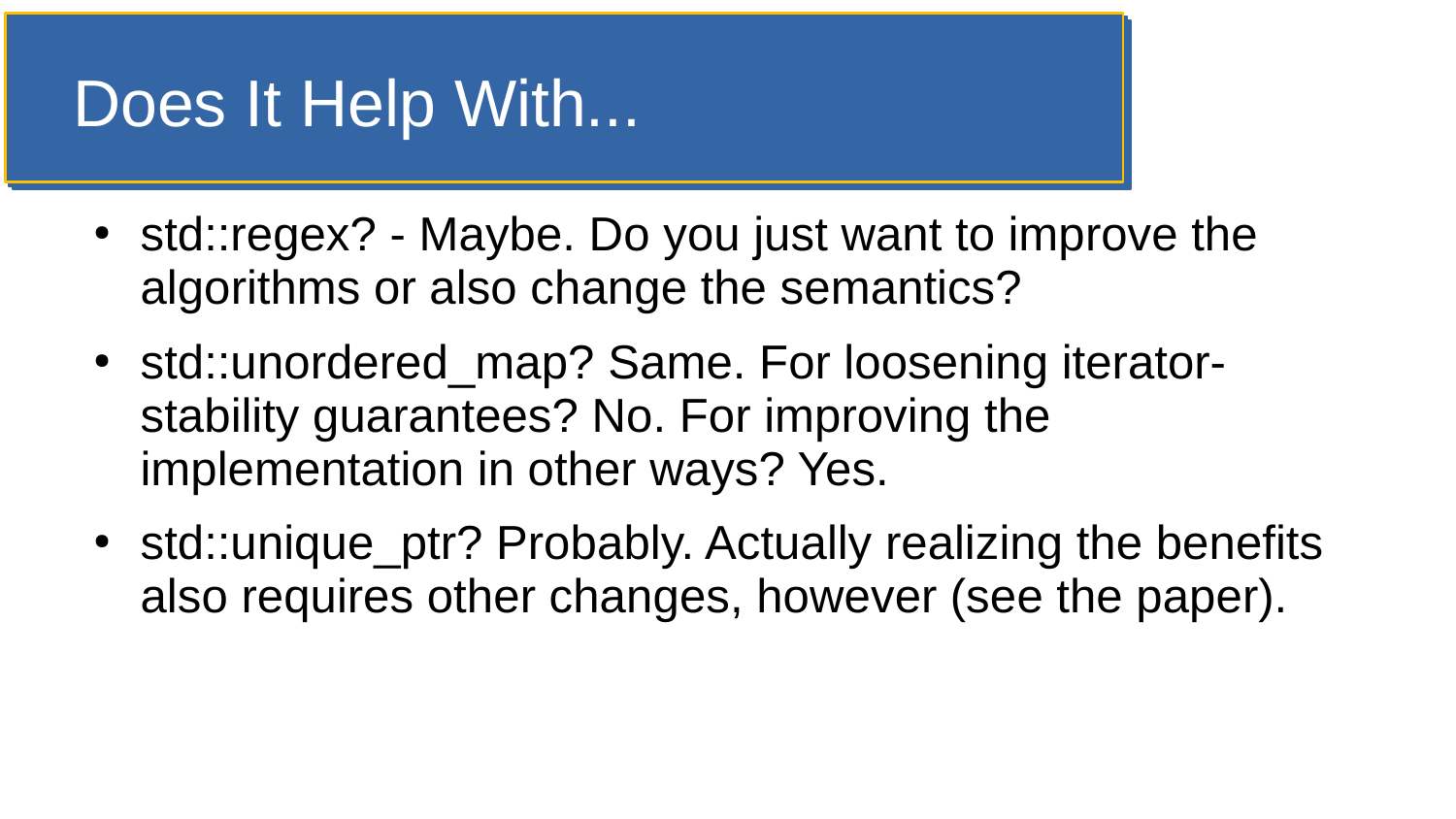#### Requirements

- $\bullet$  C++ must default to providing flexibility over interface stability. If the programmer does nothing explicit, then they should get the highest possible performance (relative to that provided by other aspects of this proposal). This includes uses of standard-library types and functions.
- $\cdot$  C++ must provide a way for types to provide interfaces that prioritize stability over flexibility. This must allow code written using a newer version of C++ to call functions in code written in an ABIincompatible older version of C++, and code written in an older version of C++ to call functions in code written in an ABI-incompatible newer version of C++. It must be possible to implement this feature such that the ABI of pre-C++-23 code can be selected as required.
- This facility must be generalized, and not specific to different C++ versions. We recognize that the C++ standard library is not the only library with ABI concerns.
- This facility should work naturally with modules and should strive to not require viral annotations while retaining the ability to make expensive operations explicitly visible to readers of the code.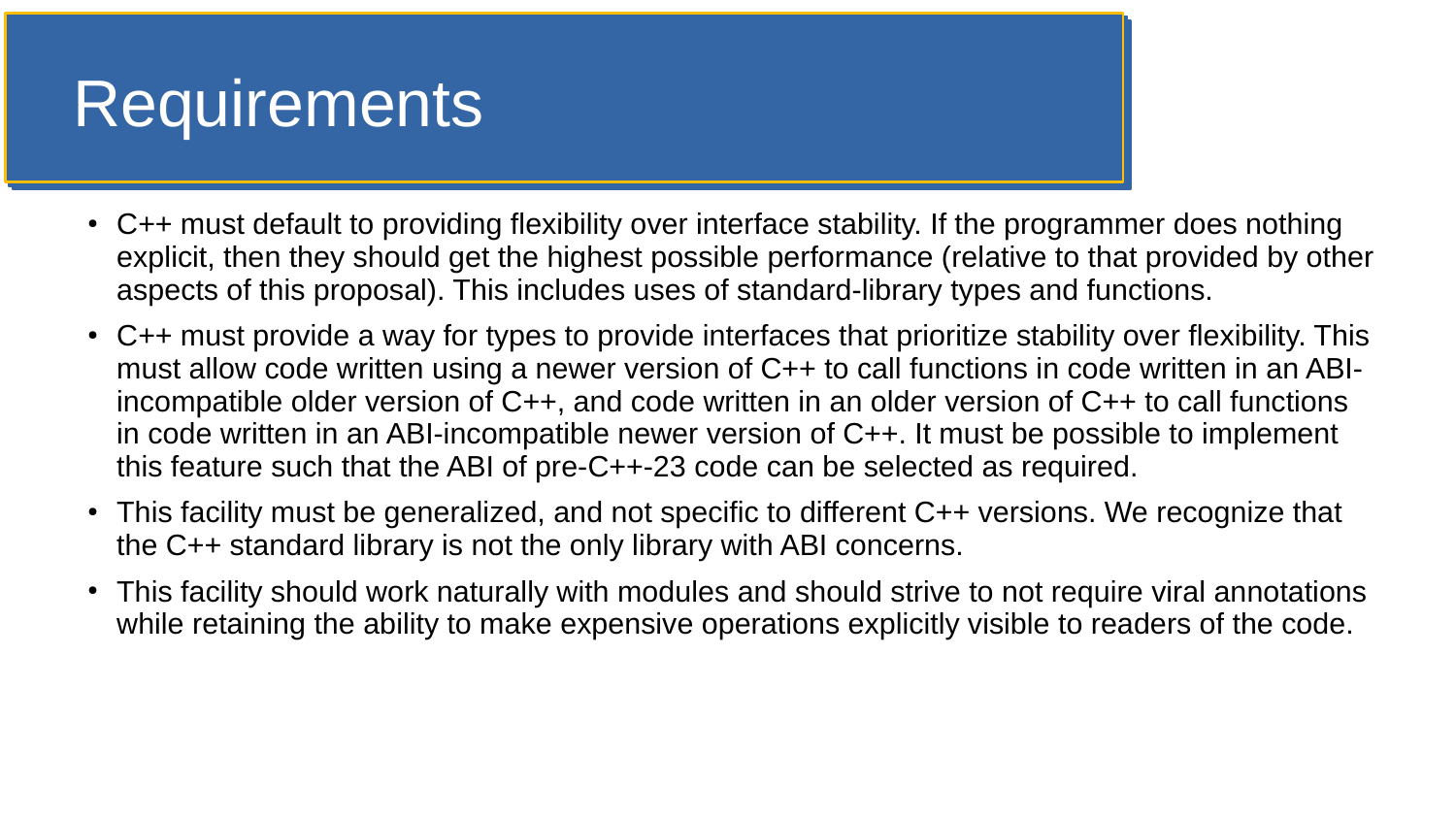#### Some Questions

- Does stability imply a lack of inlining? Note that there is a potential separation here between inline linkage and actually allowing compiler inlining. Allowing inlining potentially requires "virtual" datamember access (i.e., making the set of internal data members used by these inline functions part of the abstract, stable interface).
- Does stability imply only additive changes? Adding new functions to the interface? Adding new data members? How about changing the type of existing members? Type changes that change the size vs. type changes that don't change the size? Replacing a data member with a function of other data members?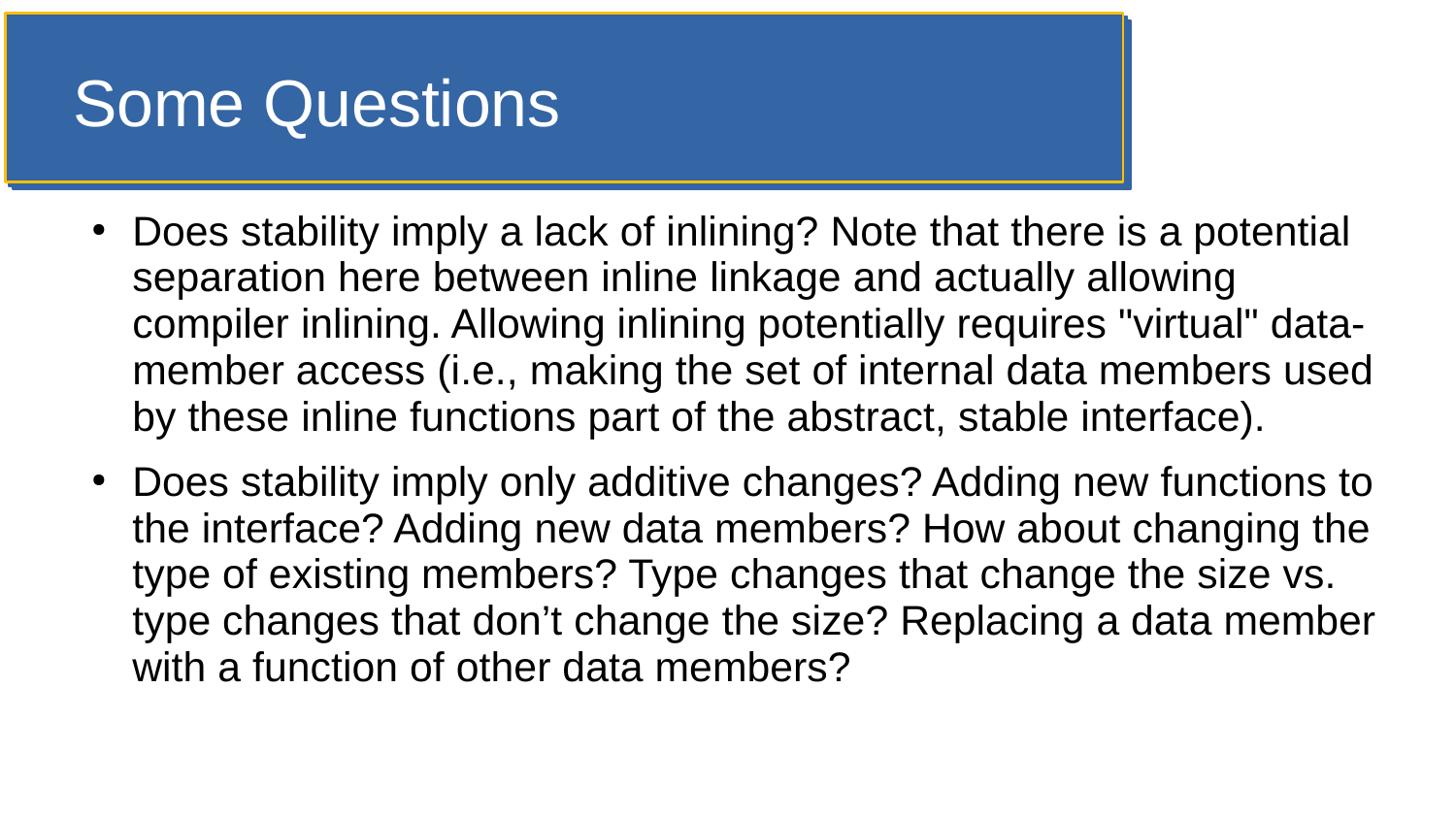#### "Simple" Wrappers Don't Work

• "Simple" wrappers don't work because there is no generic way to tie the lifetime of the wrapper to the underlying object: no **generic** way to wrap!

void resilient abi(cxx20::interface::thing<int> \*);

void call\_resilient\_abi(std::thing<int> \*t) {

}

// Assuming for simplicity that we know that t is not nullptr...

 // Should we use the copy or the move constructor of thing\_wrapper here? std::interface::thing\_wrapper<int> \*w = new std::interface::thing\_wrapper<int>(\*t); resilient abi(w);

// Hrmm... should I delete w now? Should I delete t?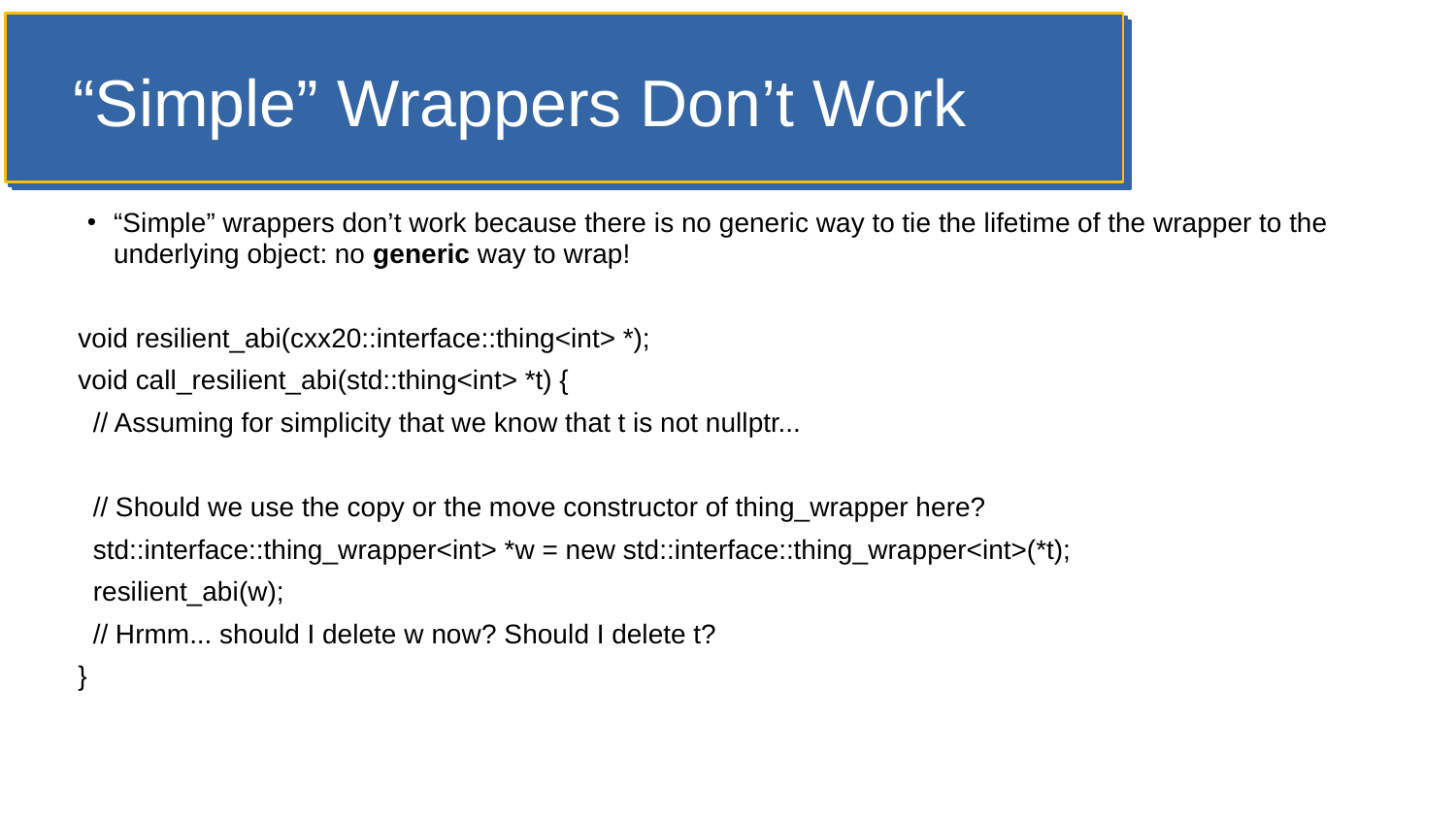## Alternate Library Design

- An alternative is to create two different variants of each type, one normal one, and one also holds a wrapper object of itself.
- See paper for some code showing how this might look.
	- Spoiler: it's big, complicated, ugly, and still not as efficient as a language-level feature might be (because the compiler can construct offset tables instead of using virtual functions returning data pointers).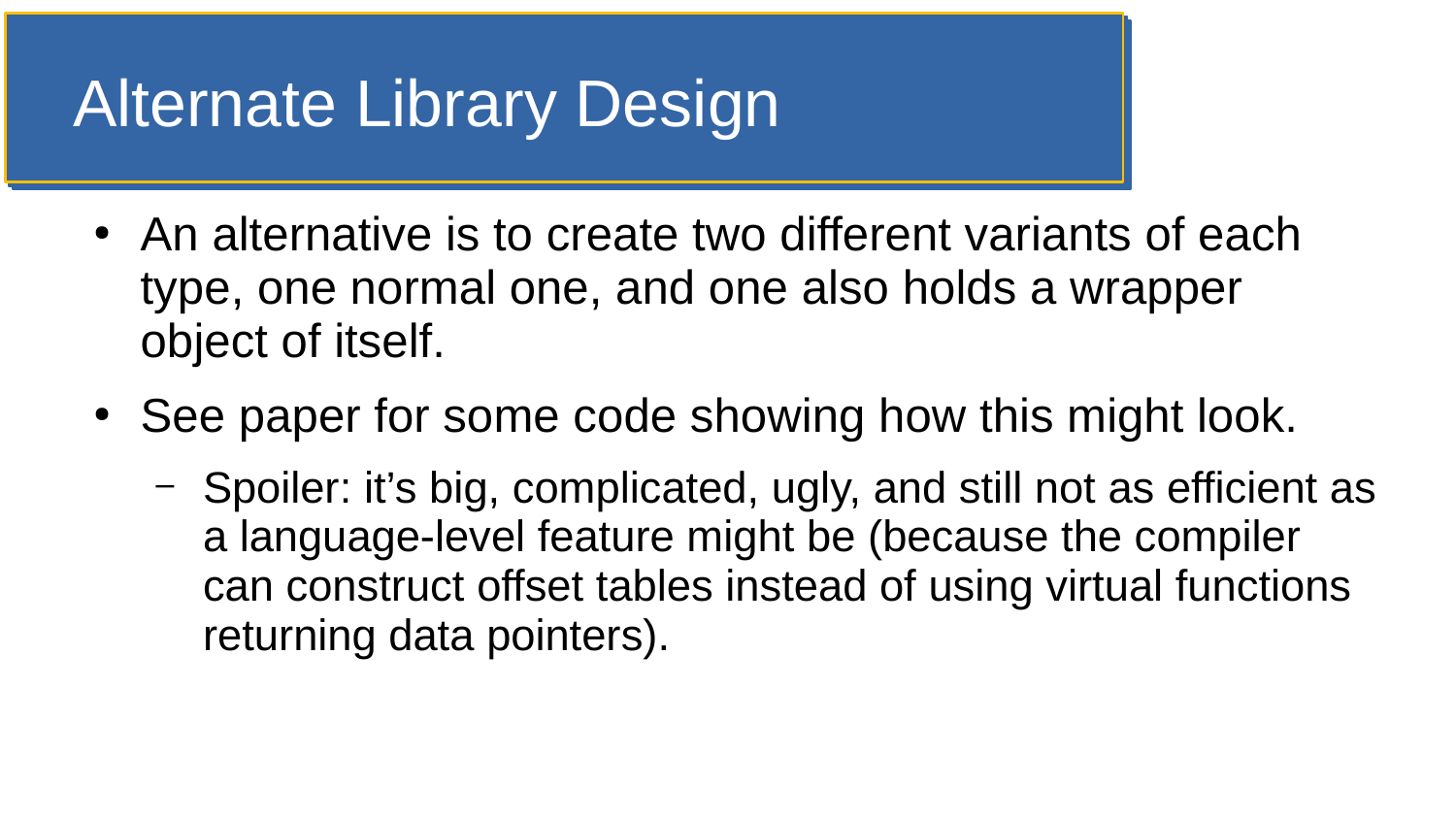#### Fat Pointers

- Other languages use "fat pointers"
	- Go: go's interface types are runtime generated fat pointers containing a pointer to the object and a pointer to a fixed-offset table of function pointers that can be referenced just like a vtable in the receiver, but are generated by a linear search of a sorted list of function signatures by name (literally by string comparisons, at runtime). It also uses a fat pointer setup for slices.
	- Swift: Swift uses vtables in all objects by default, and virtual methods actually fall back on a runtime message resolution like Objective-C uses, allowing runtime addition and proxying of methods as well as some interesting resilience and ABI stability enhancements on otherwise plain objects. Where fat pointers come in, in this case implemented by passing an extra implicit table argument in addition to an object, in Protocol objects and APIs. A function that takes a protocol object gets a fixed-offset table of pointers to the methods, and possibly data, that are listed in the protocol specific to the object passed in.
	- Rust: Types are static by default, generics work essentially like templates. Fat pointers are used in a couple of different ways, first they're used for references to runtime-sized slice types. More significantly, they're used to implement trait objects. It allows an API writer to select either entirely static replicated implementation with generics and trait bounds or the indirected trait object that has some runtime overhead but will work with any type that implements the protocol now or in the future.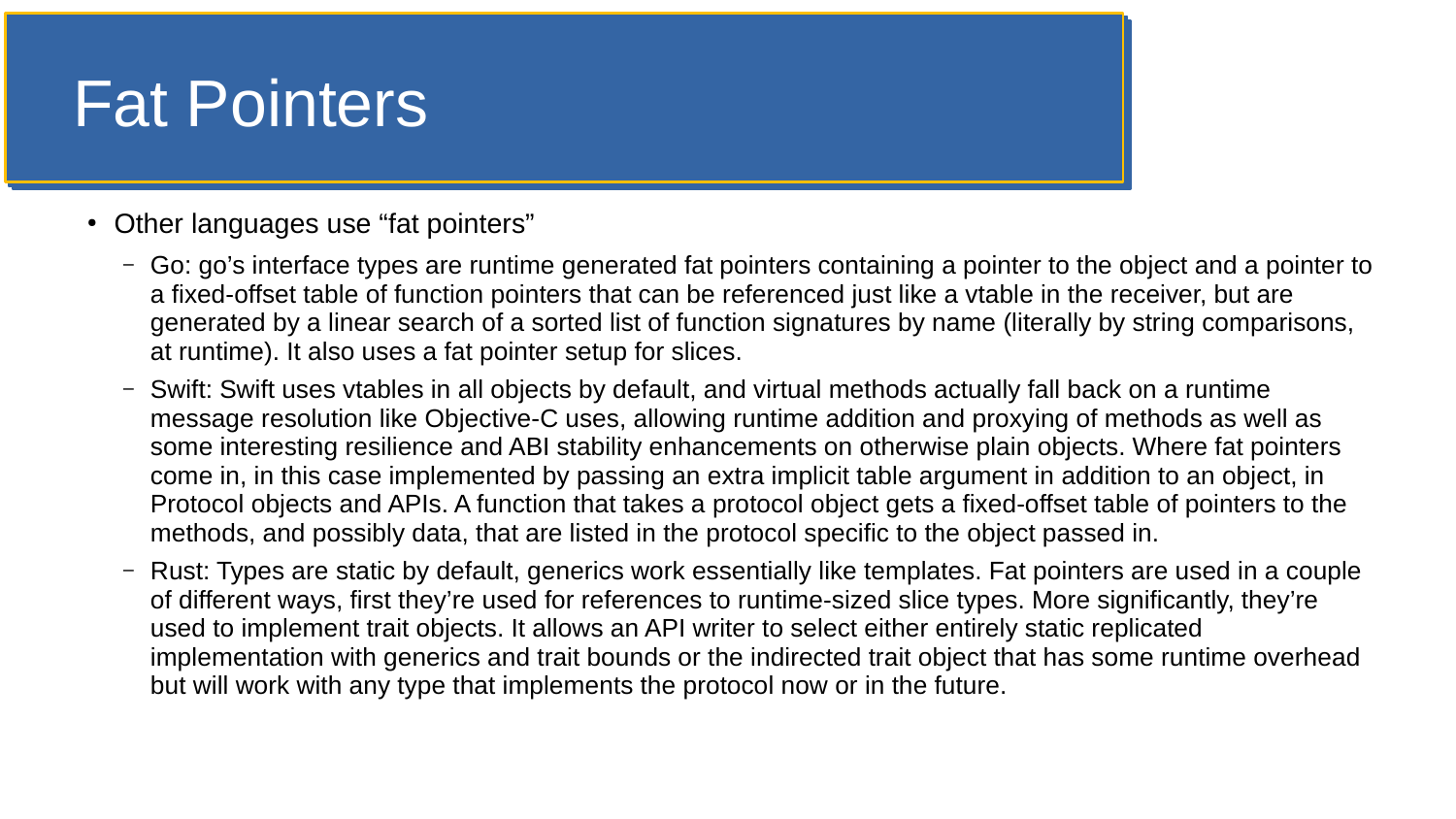

• I have code compiled for C++20 that uses modules. How can I use it in C++23 code?

import SomeCXX20Code;

// Now use the exported things as you would expect.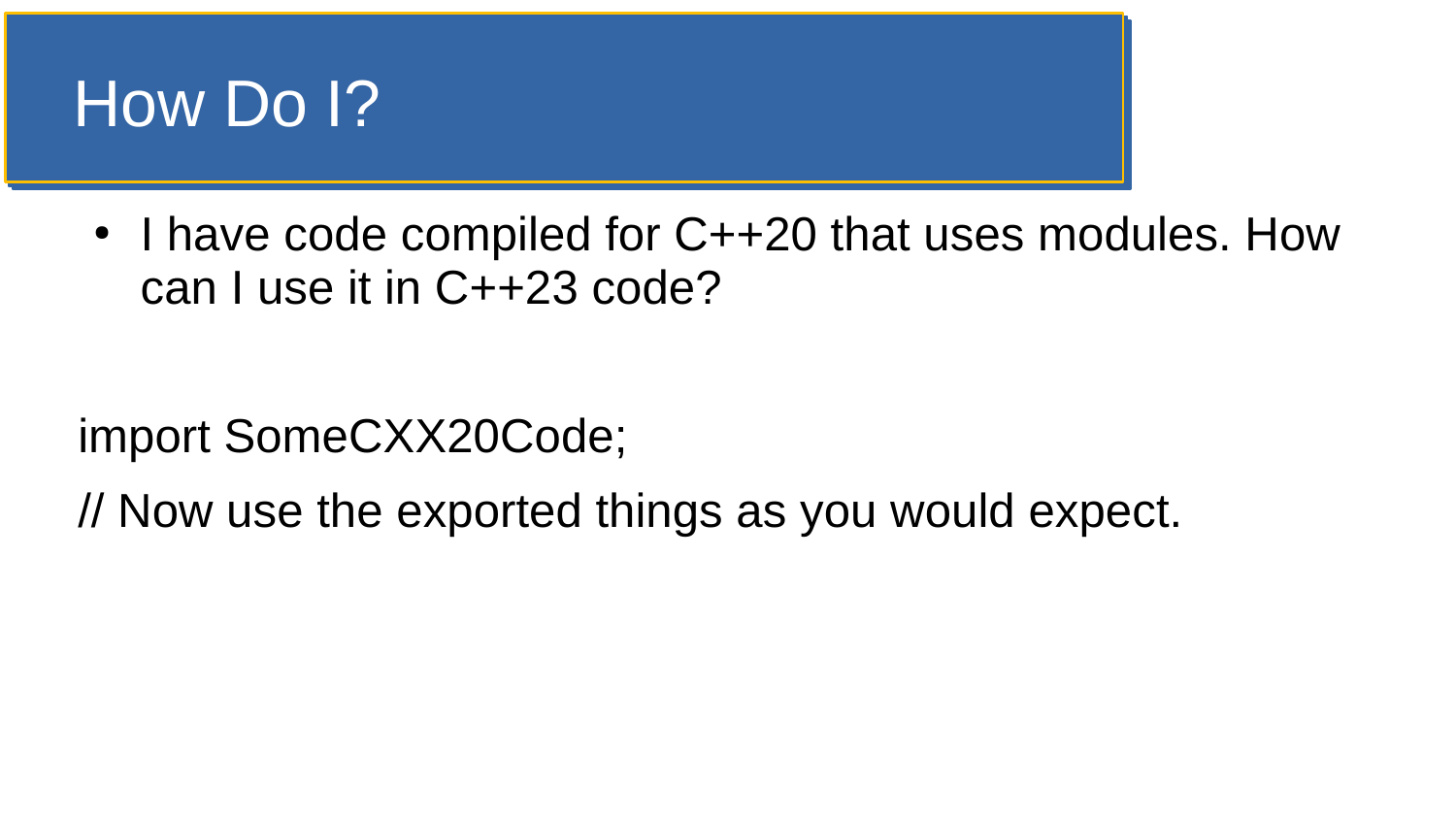

}

• I have code compiled for C++20 that does not use modules. How can I use it in C++23 code?

#include <stdinterface>

```
interface(std::cxx20) {
```

```
#include <SomeCXX20Code.h>
```

```
// Now use the included things as you would expect.
```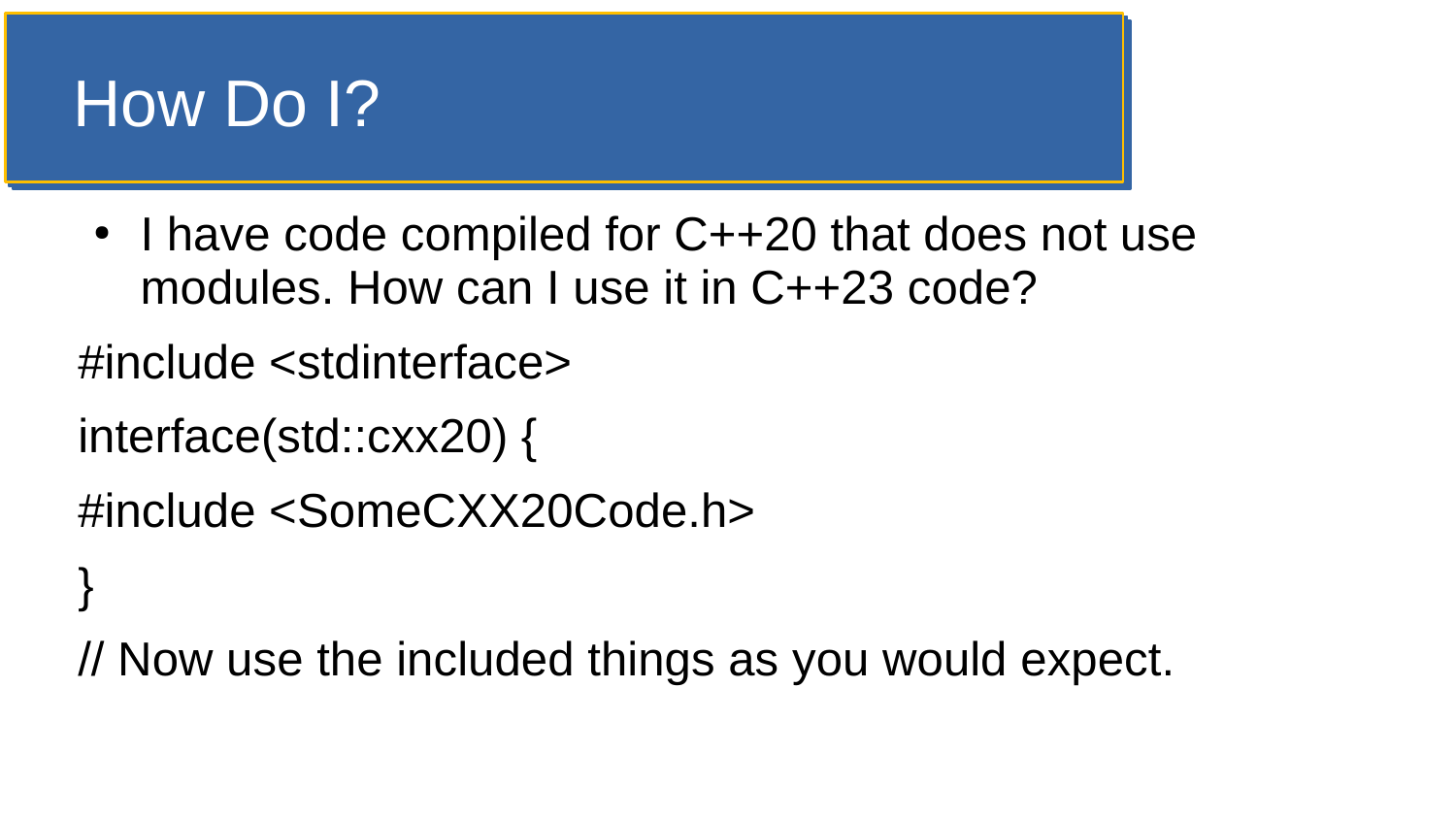#### How Do I?

• How can the standard library write a class that provides it's existing external interface to C++20 clients, and a new interface to C+ +23 clients?

#include <stdinterface>

```
...
struct point {
  interface(std::cxx20) {
  int x, y, z;
   interface(std::cxx23) int w;
  int get x() const { return x; }
  int get w() const interface(std::cxx23) { return w; }
  interface(stat::cxx23) { bool only for cxx23() { return true; } }
 }
};
// sizeof(interface(std::cxx20) point) == 12.
\frac{1}{2} sizeof(interface(std::cxx23) point) == 16;
```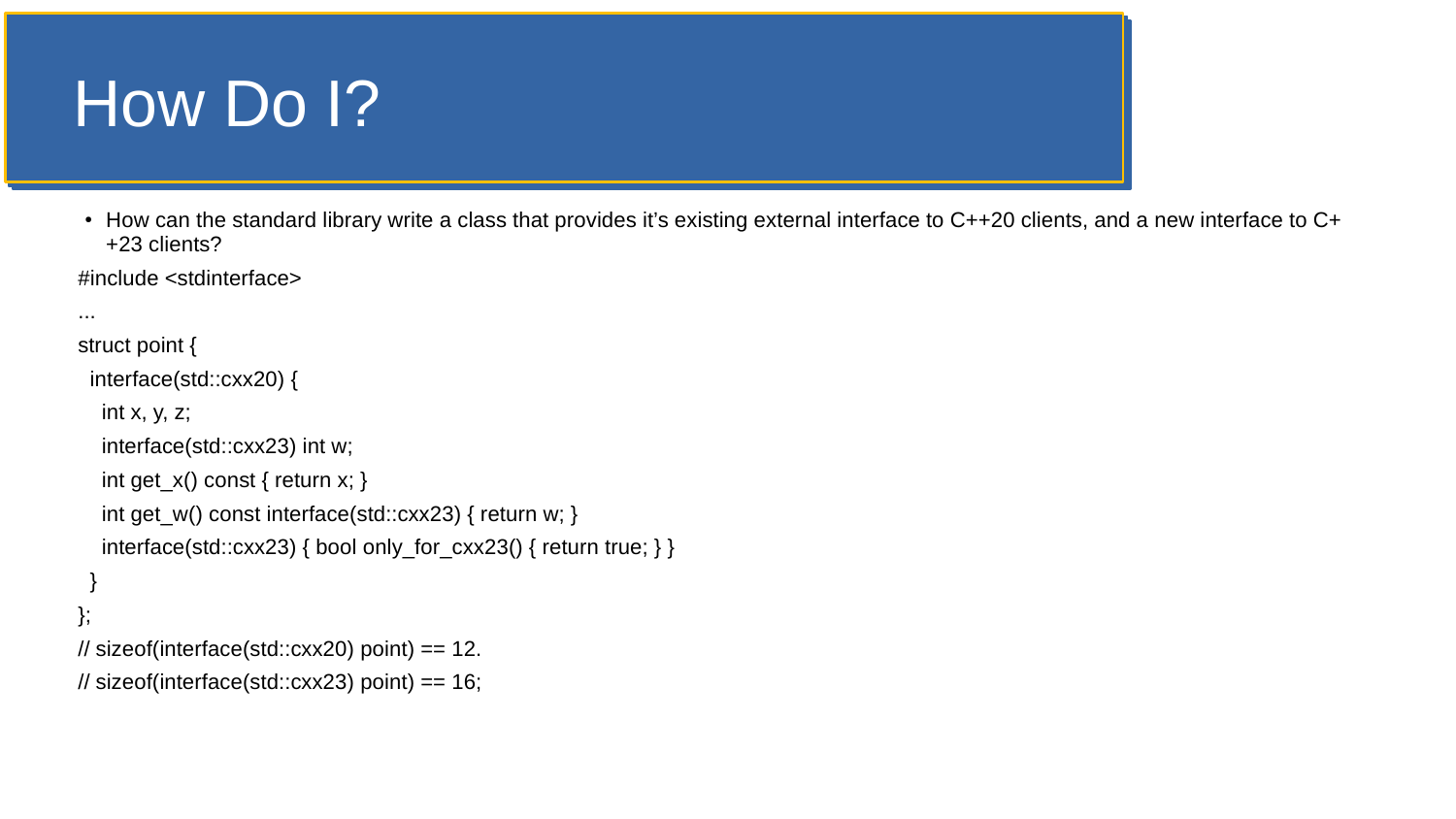- Interface Tags
- // Declares an interface tag:

interface v1;

// Declares an interface tag that inherits from the one above. interface v2 : v1;

namespace std {

interface cxx20;

```
 interface cxx23 : cxx20; }
```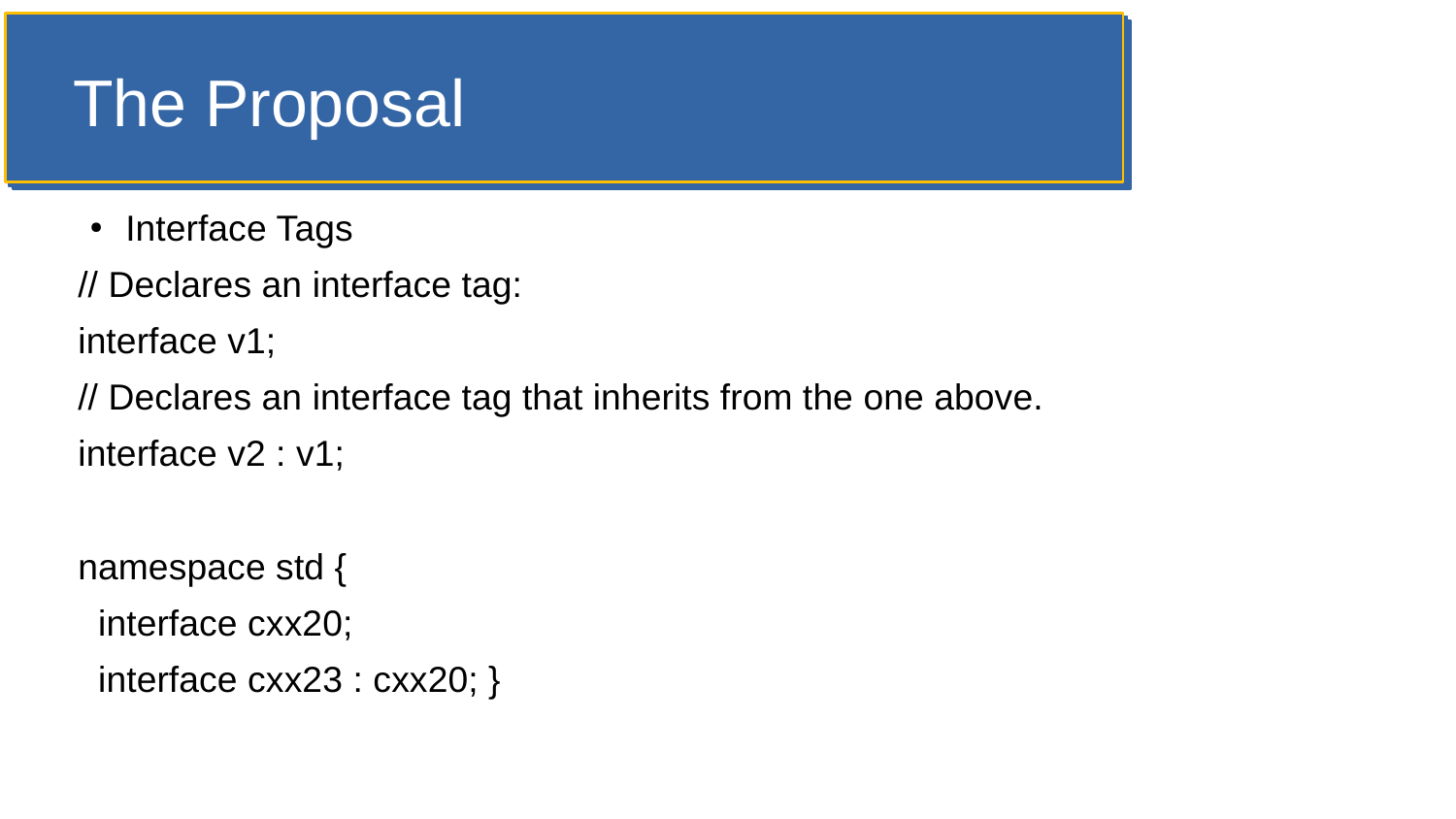```
• Interface Blocks
namespace foo {
 interface(v1) { struct x; }
  interface(v2) {
   struct y; struct x : public y;
 }
  struct z {
  interface(v1) { int x; }
  interface(v2) \{ int x; int y; \} };
}
```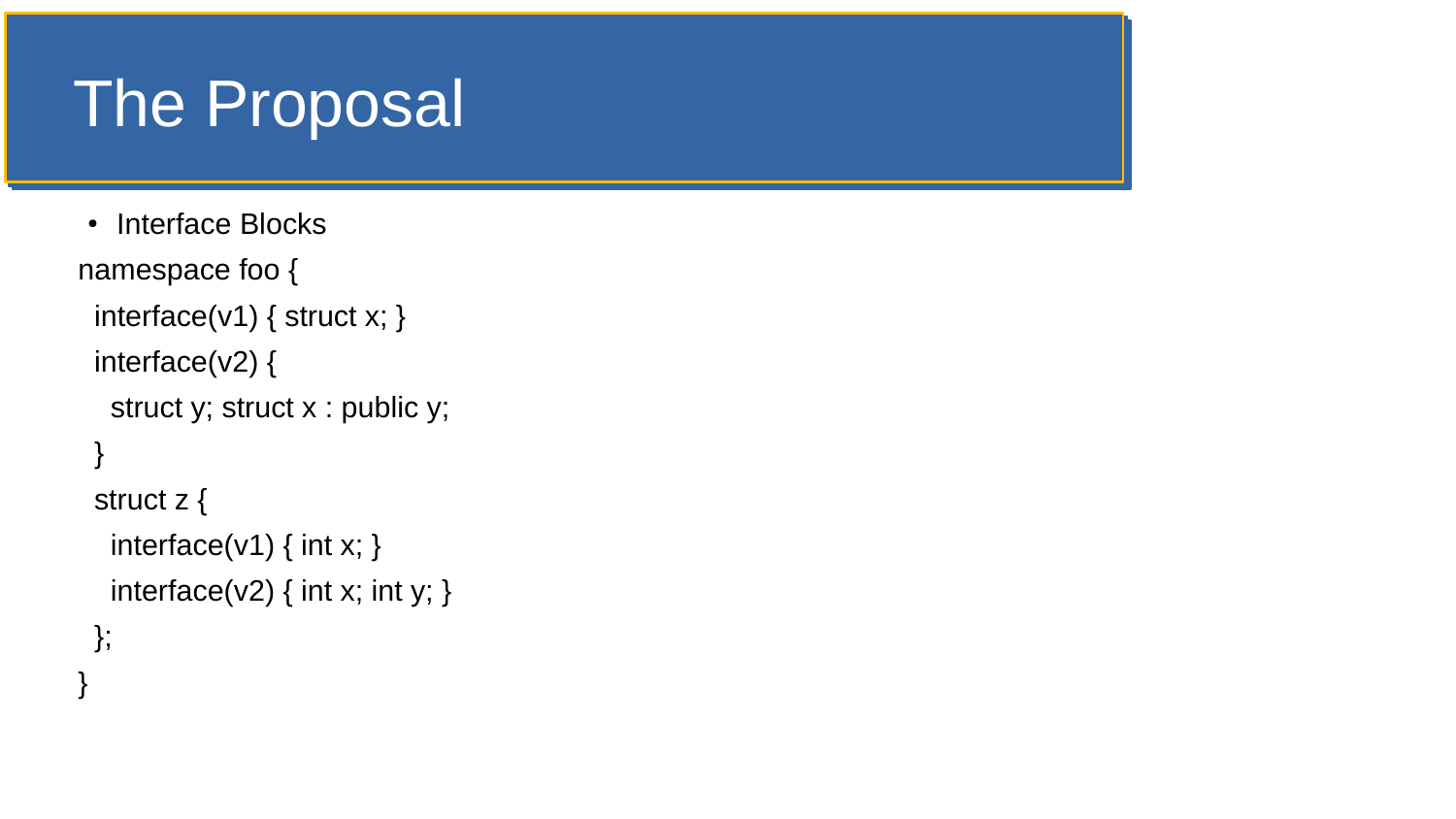• Interface Qualifiers

// A qualifier for the interface tag v1.

interface(v1)

// A qualifier for the interface tag v1 or any interface inheriting from it.

// This is called an unresolved interface.

interface(v1+)